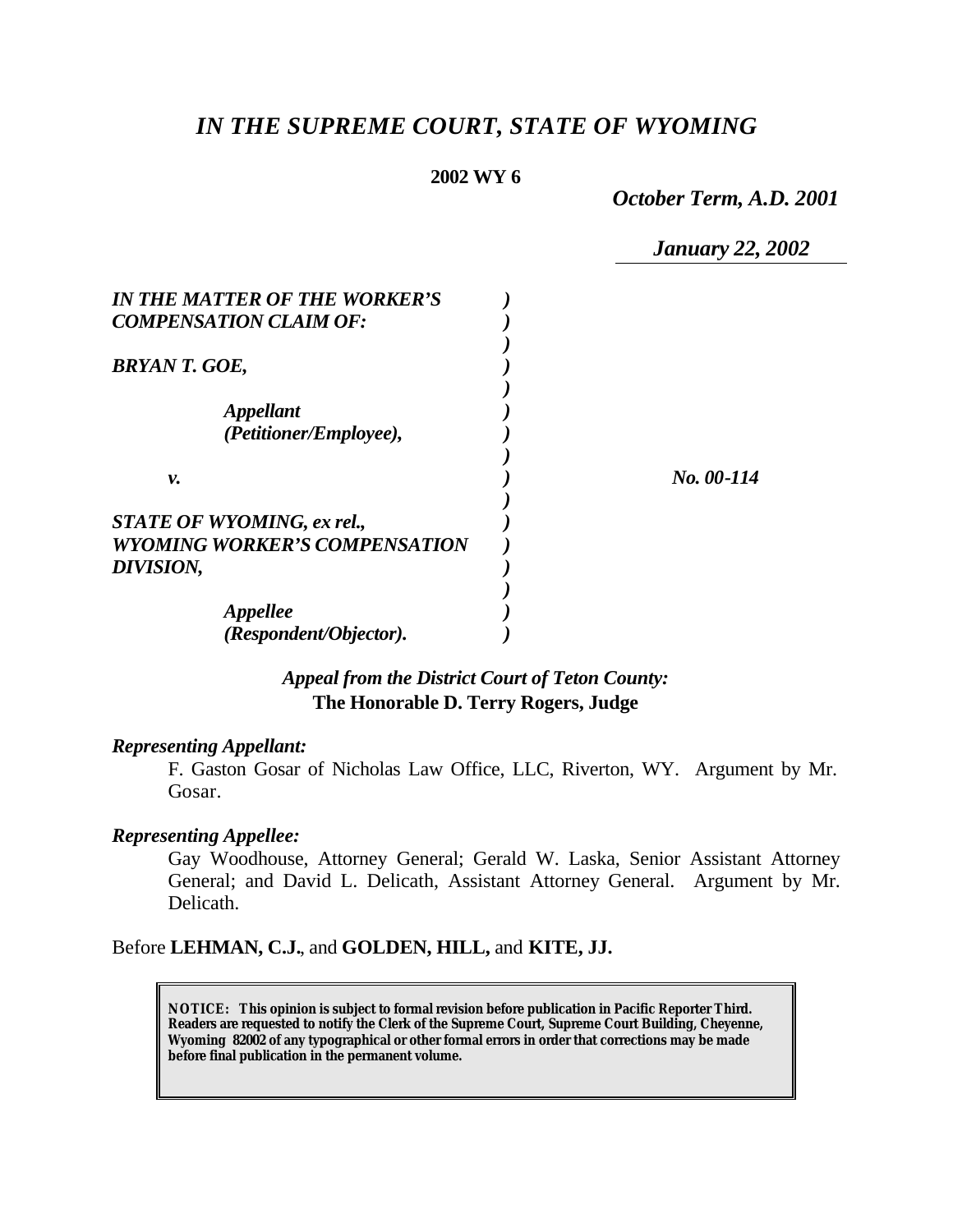#### **LEHMAN, Chief Justice.**

[¶1] Appellant Bryan T. Goe, Jr. appeals from the order of the district court which affirmed the Office of Administrative Hearing's (OAH) decision to average his monthly wages and to exclude gratuities in calculating his temporary total disability (TTD) benefits.

[¶2] We affirm in part and reverse and remand in part.

### *ISSUES*

[¶3] Goe presents three issues for review by this court:

1. Did the Hearing Examiner improperly calculate temporary total disability benefits based on an average of Appellant's earnings prior to the injury rather than his actual monthly earnings at the time of injury?

2. Was the Hearing Examiner's decision not to include hunting gratuities in calculating temporary total disability benefits arbitrary, capricious, an abuse of discretion and contrary to law?

3. Did the Hearing Examiner improperly average four months of Appellant's earnings rather than three months as required by the Wyoming Workers' Safety & Compensation Rules and Regulations in calculating temporary total disability benefits?

## *FACTS*

[¶4] On October 16, 1997, while Goe was working as a hunting guide for Crystal Creek Outfitters, he was kicked in the right shin by a horse. Goe required hospitalization at least twice as a result of this injury, and both parties agree that Goe suffered from deep venous thrombosis and/or reflex sympathetic dystrophy.

[¶5] Goe requested TTD benefits, which were awarded through July 31, 1998. When Goe requested continued TTD benefits, an administrative hearing was conducted. The hearing examiner found that Goe was entitled to further TTD benefits and averaged Goe's earnings for the months of July through October to determine his monthly benefit amount. The hearing examiner did not include gratuities when it averaged Goe's monthly earnings. Goe appealed this decision to the district court. The district court affirmed this part of the order and reversed other portions of the order, which have not been appealed and are, therefore, not relevant to this appeal. Goe appeals the unfavorable portion of the district court's order.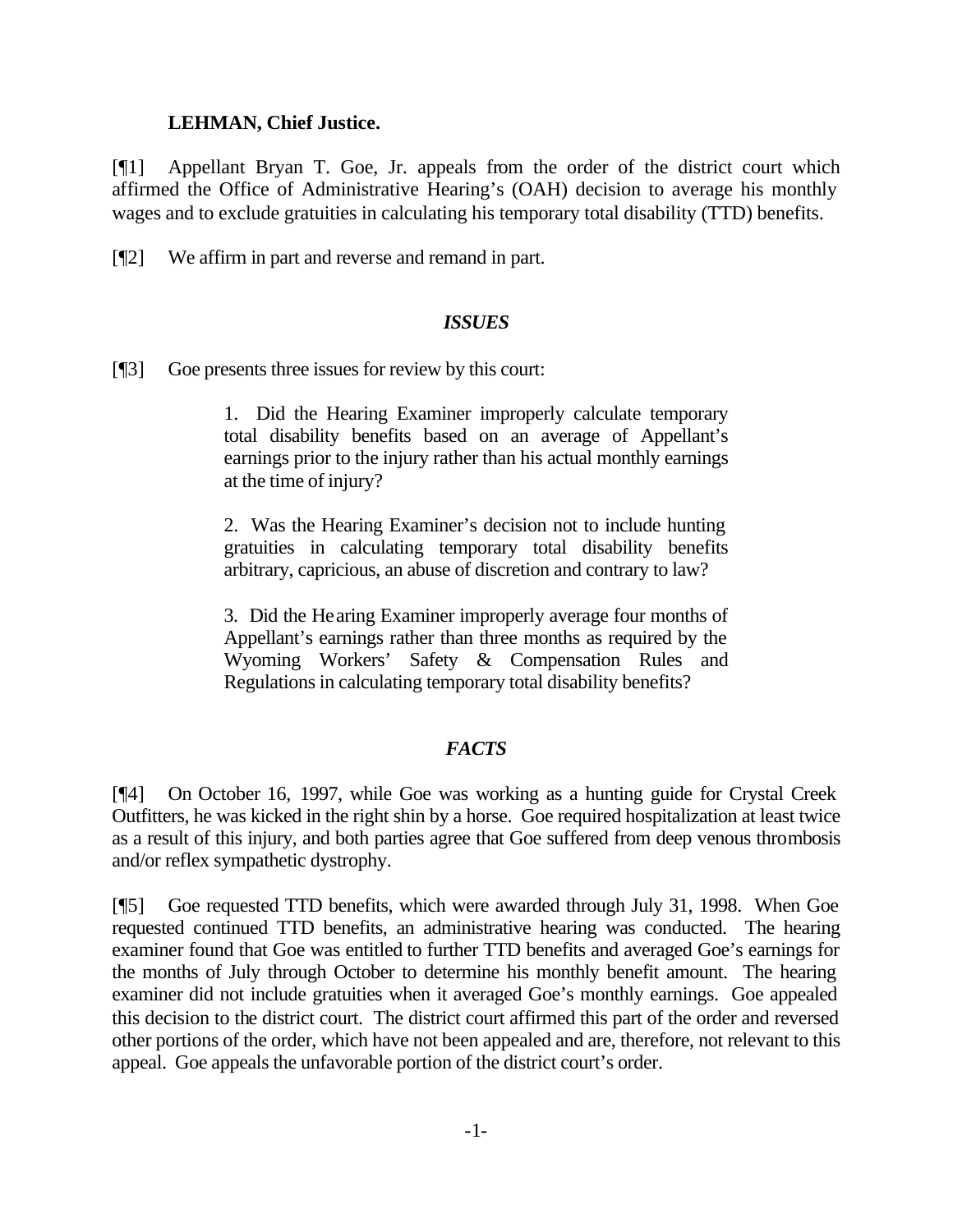#### *STANDARD OF REVIEW*

[¶6] Typically, when this court reviews the decision of an administrative agency, we afford considerable deference to the findings of fact of the agency, and we will not disturb them unless they are contrary to the overwhelming weight of the evidence. *Amoco Production Co. v. State Bd. of Equalization*, 12 P.3d 668, 671 (Wyo. 2000). In this instance, however, the issues presented require us to interpret various statutes. "Statutory interpretation is a question of law. This Court affirms an agency's conclusions of law when they are in accordance with the law. When an agency has not invoked and properly applied the correct rule of law, we correct the agency's errors." *Petra Energy, Inc. v. Dep't of Rev.*, 6 P.3d 1267, 1270 (Wyo. 2000) (citations omitted).

### *DISCUSSION*

### **A.** *Averaged Wages*

[¶7] Goe contends that the hearing examiner improperly averaged his wages when it calculated the TTD benefit amount. He maintains that the final figure should have been calculated by using only the amount of his salary during the month in which he was injured. The Wyoming Workers' Compensation Division (the Division) responds that Goe did not have a regular monthly income; and, therefore, he did not have a fixed amount of monthly earnings from which the hearing examiner could accurately derive a benefit amount that would be representative of an actual monthly earnings amount.

[¶8] Had Goe been able to finish working the month of October, both he and his employer agreed that he would have earned \$1,600.00. Instead of basing Goe's TTD benefit amount on this \$1,600.00 figure, the hearing examiner averaged Goe's earnings using that amount as well as the amounts of his earnings for the previous three months. Goe's earnings fluctuated considerably over the course of this four-month period; and, although Goe argued the fluctuation was due to a contract dispute with his employer, the hearing examiner reasoned that an average would best reflect the amount of earnings Goe lost because of his injury.

[¶9] The calculation of TTD benefits is governed by Wyo. Stat. Ann. § 27-14-403(c) (Lexis 1999), which provides in pertinent part:

> For temporary total disability under paragraph (a)(i) of this section, the award shall be paid monthly at the rate of two-thirds (? ) of the injured employee's actual monthly earnings at the time of injury but not to exceed the statewide average monthly wage for the twelve (12) month period immediately preceding the quarterly period in which the injury occurred as determined pursuant to W.S. 27-14-802.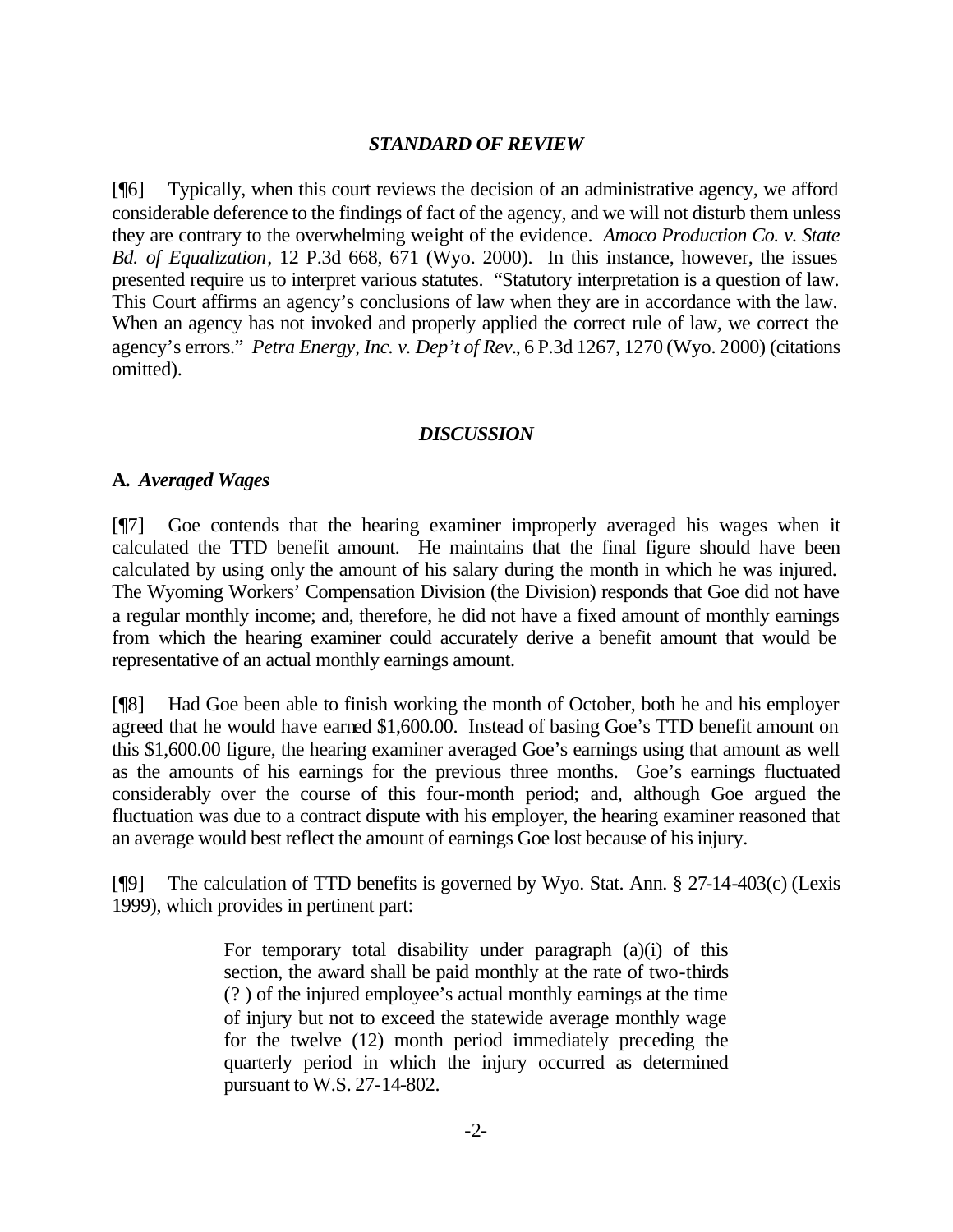The term "actual monthly earnings" is defined by Wyo. Stat. Ann. § 27-14-403(j) as "the injured employee's actual monthly earnings at the time of injury excluding any payment for casual or unscheduled overtime and any fringe benefit." Goe argues that pursuant to this definition, the hearing examiner should have used the figure he would have earned in October had he not been injured to calculate his benefit amount. The Division counters that this definition is unavailing because Goe did not have "actual monthly earnings." The Division quotes the *Merriam-Webster's Collegiate Dictionary*, p.755 (10<sup>th</sup> ed. 1998) definition of monthly as meaning "occurring or appearing every month."

[¶10] Both parties acknowledge the case of *Matter of Hasser*, 647 P.2d 66 (Wyo. 1982); but, not surprisingly, they disagree on its applicability to the case at bar. In that case, Hasser's hours fluctuated as did his rate of pay. The Division based Hasser's disability payments on an average of several weeks' wages rather than solely on the week of his injury. Because our analysis in that case is particularly appropriate to the current case, we include a lengthy excerpt from that opinion:

> It has long been recognized in Wyoming that the construction placed upon a statute by those charged with its execution is entitled to some deference*. Demos v. Board of County Commissioners of Natrona County,* Wyo., 571 P.2d 980 (1977). This court, when construing a statute, is bound to consider the interpretation of a statute made by the agency administering it. *Langdon v. Lutheran Brotherhood*, Wyo., 625 P.2d 209 (1981). It is clear that those administering the Worker's Compensation Act have devised a method of computing an hourly wage earner's monthly rate. They multiply the hourly rate by the hours worked in a week, times the fifty-two weeks in the year, and divide by twelve months. This formula seems to work reasonably well and does result in a figure which approximates a monthly rate of pay. Accordingly we have no quarrel with its use so long as the resulting figure fairly represents the parties' understanding. It cannot be applied with precision here because of the variable hours per week put in by appellant under the terms of his employment. The clerk, through an established practice and agency interpretation, adopted an averaging process to reach what would be considered a monthly actual rate of pay fair to both employee and employer as well as the industrial accident fund. We approve these practices under the existing statute.

> It is the court's obligation to make sense out of a statute and give full force and effect to the legislative product; in construing statutes, intention of the law-making body must be ascertained from the language of the statute as nearly as possible.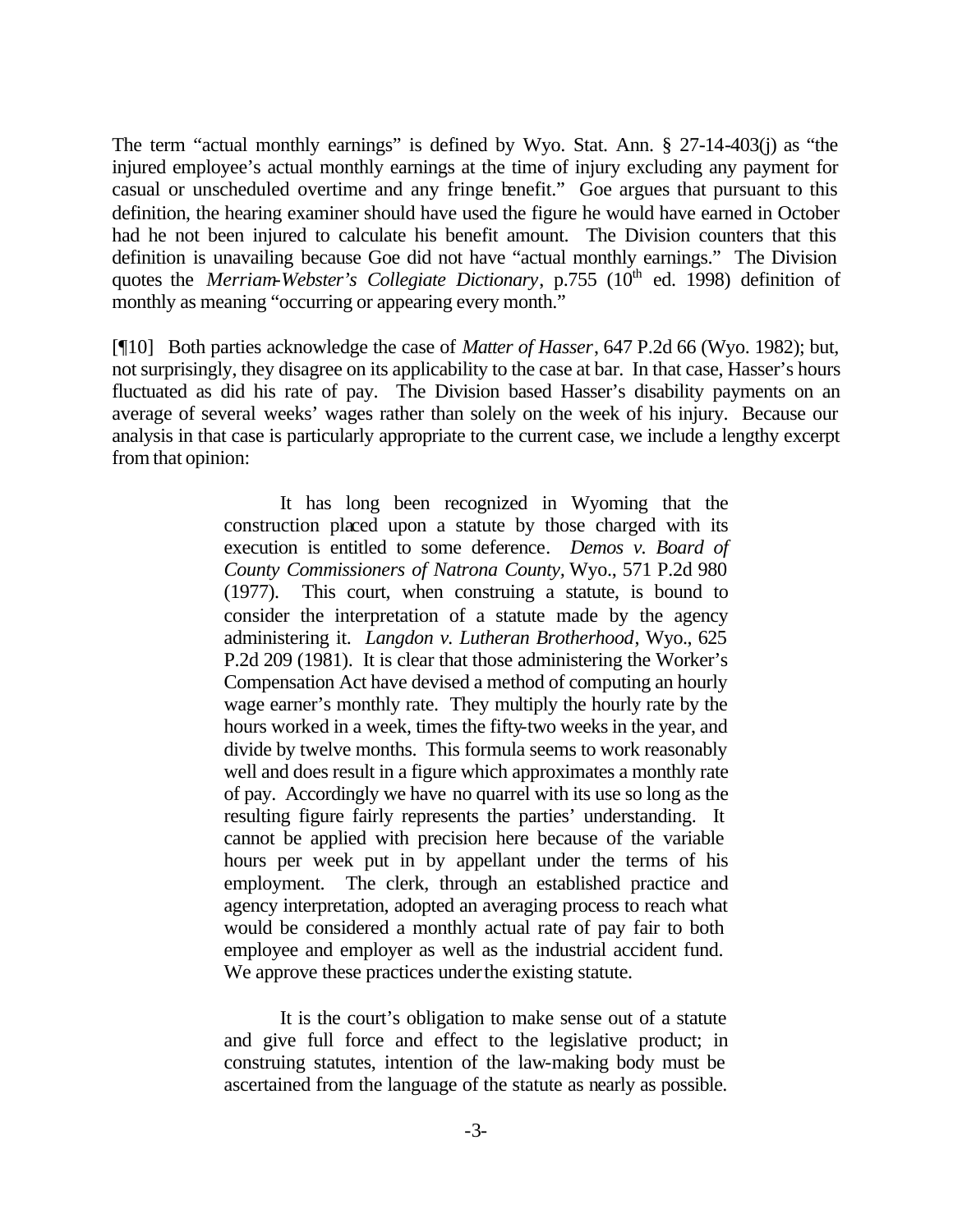A statute must not be given a meaning which would nullify its operation if it is susceptible of another interpretation. *McGuire v. McGuire*, Wyo., 608 P.2d 1278 (1980). We point out that "actual monthly rate of pay" does not refer specifically to either a salary of a fixed amount or wages paid at an hourly rate for any particular number of hours. Since it is in such general terms, it is capable of being applied in a range of situations, including those that are variable. The term "actual" according to Webster means existing in reality, not merely possible but real. Monthly is a particular span of time. So, what is appellant really paid during a period of a month? The statute does not specify which month is used as a measure, for example, not the month during which the injury occurred, nor the month preceding, or any other particular month. The generality of the phrase lends itself to a reasonable interpretation depending upon the circumstances, and elasticity that permits a fair benefit payment. Statutes should be given a reasonable, practical construction. *State Board of Equalization v. Cheyenne Newspapers, Inc*., Wyo., 611 P.2d 805 (1980).

While Wyoming's statute is unique, it has characteristics comparable to what prevails in New York. 64 McKinney's Consolidated Laws of New York, Workmen's Compensation Law, § 15, subparagraph 5:

> "5. Temporary partial disability. In case of temporary partial disability resulting in decrease of earning capacity, the compensation shall be two-thirds of the difference between the injured employee's average weekly wages before the accident and his wage earning capacity after the accident in the same or another employment but shall not exceed in total five thousand five-hundred dollars.

> "5-a. Determination of wage earning capacity. The wage earning capacity of an injured employee in cases of partial disability shall be determined by his actual earnings, provided, however, that if he has no such actual earnings the board may in the interest of justice fix such wage earning capacity as shall be reasonable, but not in excess of seventy-five per centum of his former full time actual earnings, having due regard to the nature of his injury and his physical impairment."

In *Reukauf v. Mobil Oil Corp.,* 44 A.D.2d 856, 355 N.Y.S.2d 189 (1974), the claimant's wages fluctuated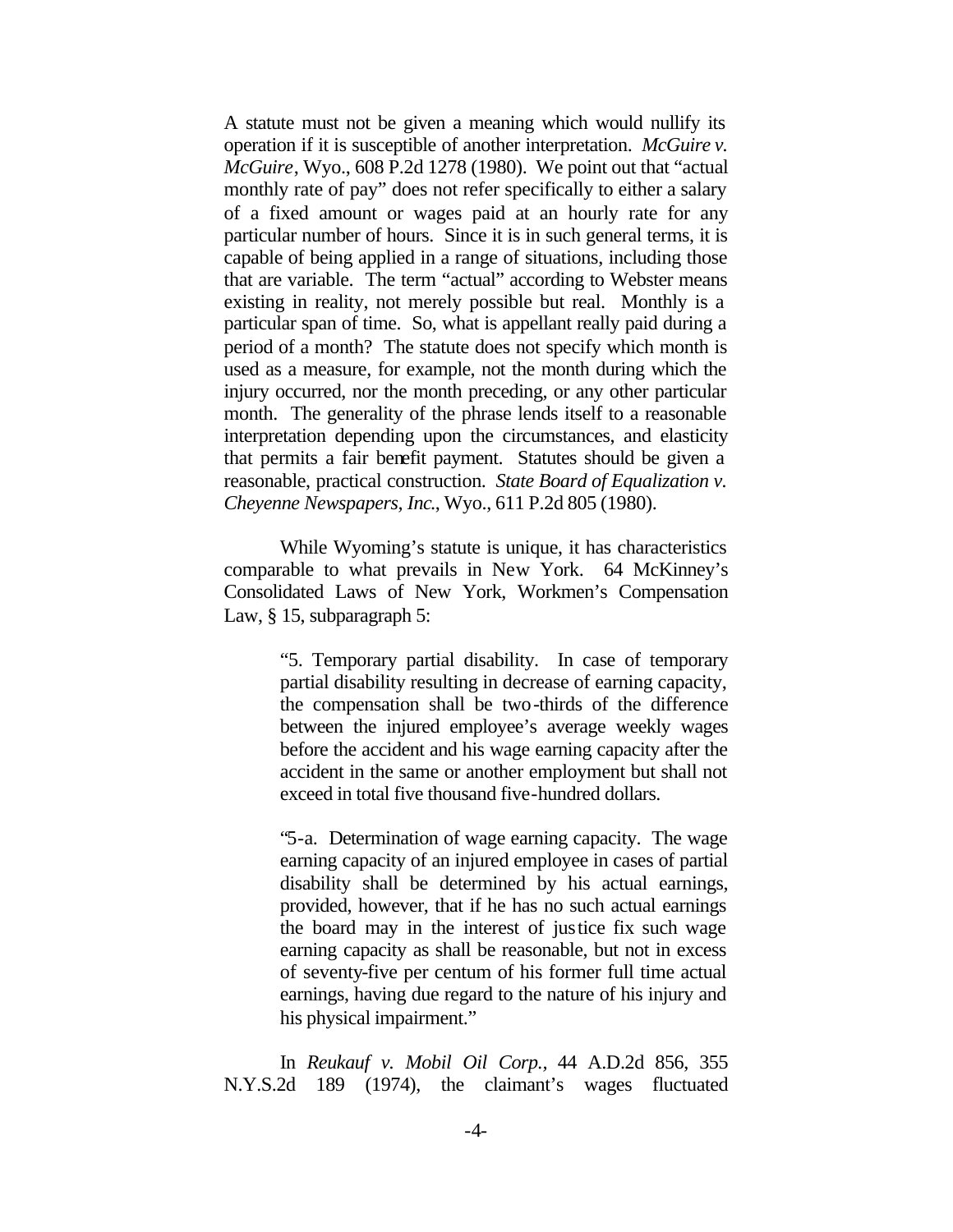considerably from week to week, just as here, due to substantial overtime compensation. The court said: "In our view, the only fair method of determining claimant's actual earnings under these circumstances is to select a reasonable period and average his earnings." In such instance, as in the case at bar, actual earnings are the measure, reasonably applied. Averaging is done with actual rates of pay so that the net result is "actual rate of pay."

647 P.2d at 69-70 (footnote omitted).

[¶11] Goe argues that the *Hasser* case is distinguishable because Hasser worked various hours and his compensation varied as opposed to Goe's situation where he had a set monthly salary regardless of the number of hours he worked. He also claims that the Workers' Compensation Act has been changed since our *Hasser* decision to include a definition of the term "actual monthly earnings," which identifies the month during which the injury occurred as the month by which to measure benefits. We disagree with Goe's attempts to distinguish the *Hasser* case. The evidence in Goe's case demonstrated that his earnings fluctuated widely from pay period to pay period; and we do not find the definition of "actual monthly earnings" useful in this case because Goe's earnings were not consistent and fixed month after month.

[¶12] Because Goe did not have actual monthly earnings, the hearing examiner was required to consult the Division's rules and regulations for guidance. Indeed, administrative rules and regulations have the force and effect of law, and an administrative agency must follow its own rules and regulations or face reversal of its action. *Painter v. Abels*, 998 P.2d 931, 938 (Wyo. 2000). Wyoming Workers' Safety and Compensation Rules, Regulations and Fee Schedules, ch.6, § 2(a)(i)(C) (Jan. 1997) provides:

> In the case where the worker was paid by other than hourly, weekly or monthly rate of pay, verification of average monthly wage must be obtained by the worker from the employer. The worker must be able to provide copies of at least three (3) months of wage history with the current employer. If three (3) months of information is not available from the worker, verification of average monthly wage must be obtained from the employer.

[¶13] We hold that the hearing examiner's decision to average Goe's income to determine the appropriate amount of TTD benefits was appropriate because Goe did not meet his burden to prove his actual monthly earnings were \$1,600.00 per month. The evidence presented at the hearing demonstrated that Goe was not paid a rate that could be considered monthly because the amounts varied each month. This is exactly the type of case for which the practice of averaging income is appropriate because Goe's income levels varied so widely. As the Division points out in its brief, this practice is also intended to protect claimants who have variable incomes and get injured during a month in which their income level happens to be at a lower level than usual.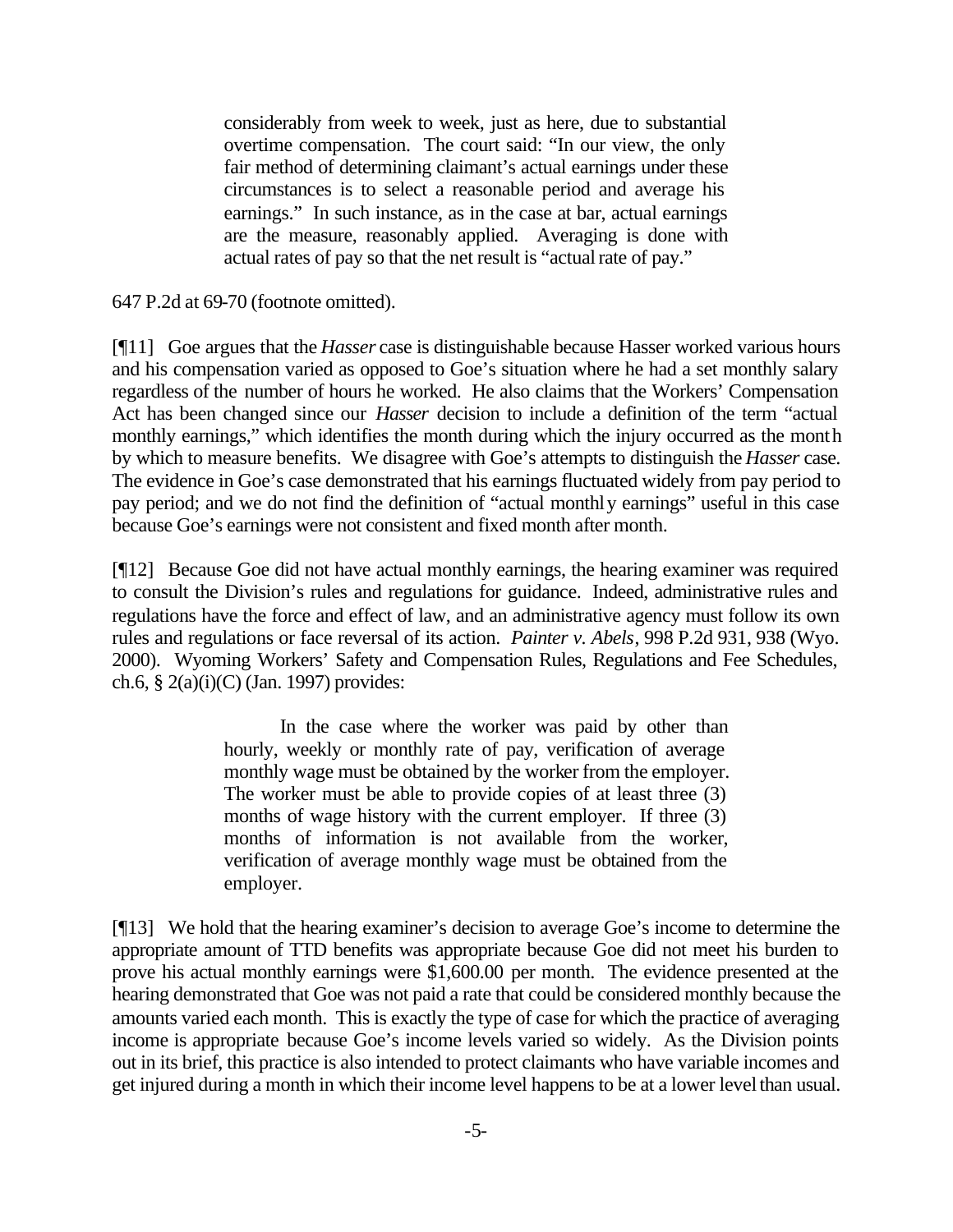Although that is not the situation here, we conclude that the hearing examiner used a reasonable period in averaging Goe's earnings and that an average will produce the most accurate benefit amount.

[¶14] Goe earned \$560.75 in July, \$1,000.00 in August, and \$1,500.00 in September. The hearing examiner took these three figures and added them to the \$1,600.00 figure that Goe would have earned in October had he been able to finish the month. He then divided that total by four and multiplied this figure by two-thirds to arrive at the benefit amount.Although we concur with most of this calculation, we disagree that the sum total of July through October's earning should have been divided by four. Goe's injury report indicates that Goe began working for Crystal Creek Outfitters on July 16, 1997. The \$560.75 in earnings for the month of July, therefore, were only one-half of a month's compensation. Accordingly, we conclude that the sum total of the earnings should have been divided by three and one-half before being multiplied by two-thirds. We reverse and remand this portion of the TTD benefit award for recalculation consistent with this discussion.

## **B.** *Exclusion of Gratuities*

[¶15] Goe next challenges the hearing examiner's decision not to include gratuities when he calculated the TTD benefit amount. The Division counters that Goe failed to establish that the gratuities he received were "received with the knowledge of the employer and reported to the internal revenue service."

[¶16] Wyoming Workers' Safety and Compensation Rules, *supra*, ch.1, § 4(iv) (Aug. 1997) provides that actual monthly earnings include "[g]ratuities received in the course of employment, from others than the employer, only when such gratuities are received with the knowledge of the employer and reported to the internal revenue service." Goe's employer testified that he did not know whether Goe received any tips and that he did not report any gratuities received by Goe to the internal revenue service. Furthermore, the only evidence that Goe presented that he had reported any gratuities to the internal revenue service was an equivocal statement that "[y]es, I believe I did." The record does not contain a copy of Goe's 1996 tax return by which we could confirm his statement. Goe's equivocal statement that he believed he had reported his gratuities does not satisfy his burden to prove that he in fact did make such a report. We, therefore, find that the hearing examiner did not err when he excluded gratuities from the TTD benefits calculation.

# **C.** *Use of Four Months In Averaging Income*

[¶17] Goe finally criticizes the hearing examiner's decision to use four months of Goe's income when it averaged Goe's earnings to compute the TTD benefit amount. The Division replies that nothing prohibits the use of more than three months in this calculation if the resultant amount best reflects an accurate estimate of the claimant's average monthly earnings.